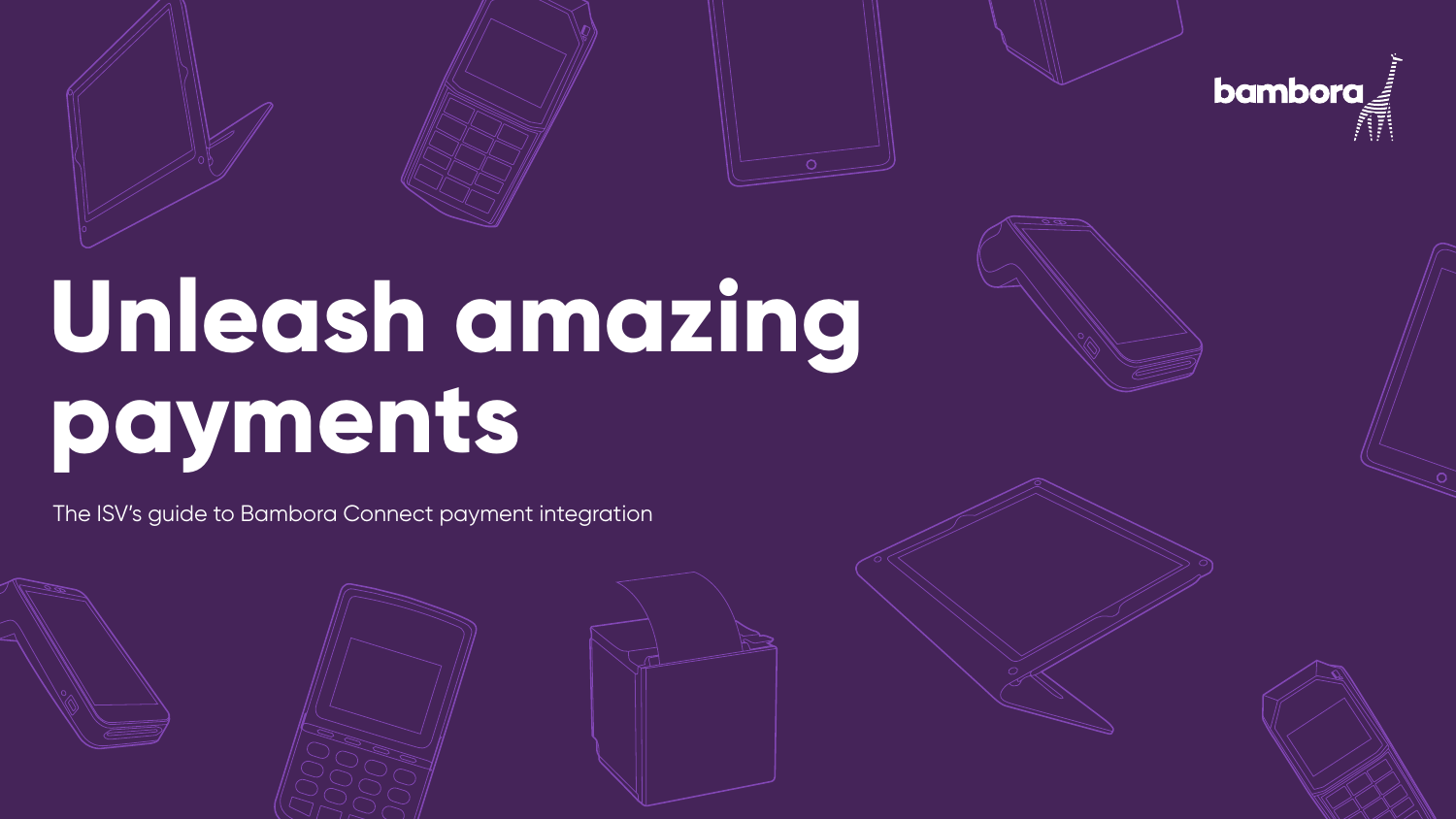# **We've built something amazing:**

Complete and easy payments integration. It means you can provide something amazing – to help your customers sell something amazing. **What's not to love?**



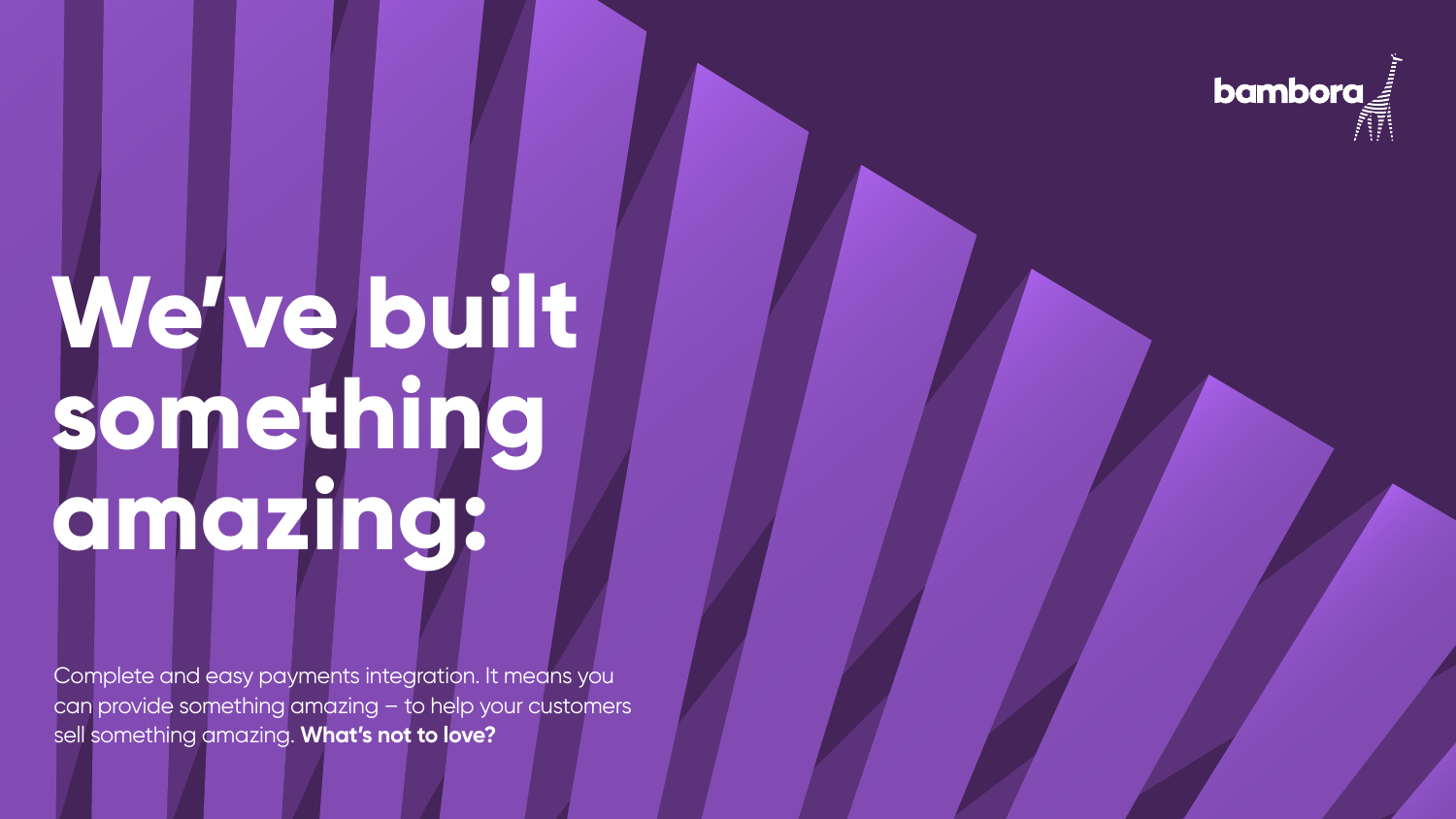# **Headache gone.**

Bambora Connect has three brilliant 'reasons why'. First, it can be tough to integrate payments. Second, software vendors are pressing for easier onboarding of merchants. And third, there's clear demand for simpler, all-in-one pricing that works across Europe.

Instead of all that being a headache, it's dead easy. We've put simplicity and fast onboarding top of the priority list with Bambora Connect. And we've spent time combining, streamlining and finessing every element of payment integration.

As an ISV, you can now integrate payments in just 20 minutes, and your merchants can start taking secure, certified payments in under 24 hours. It's a whole new revenue opportunity for you.







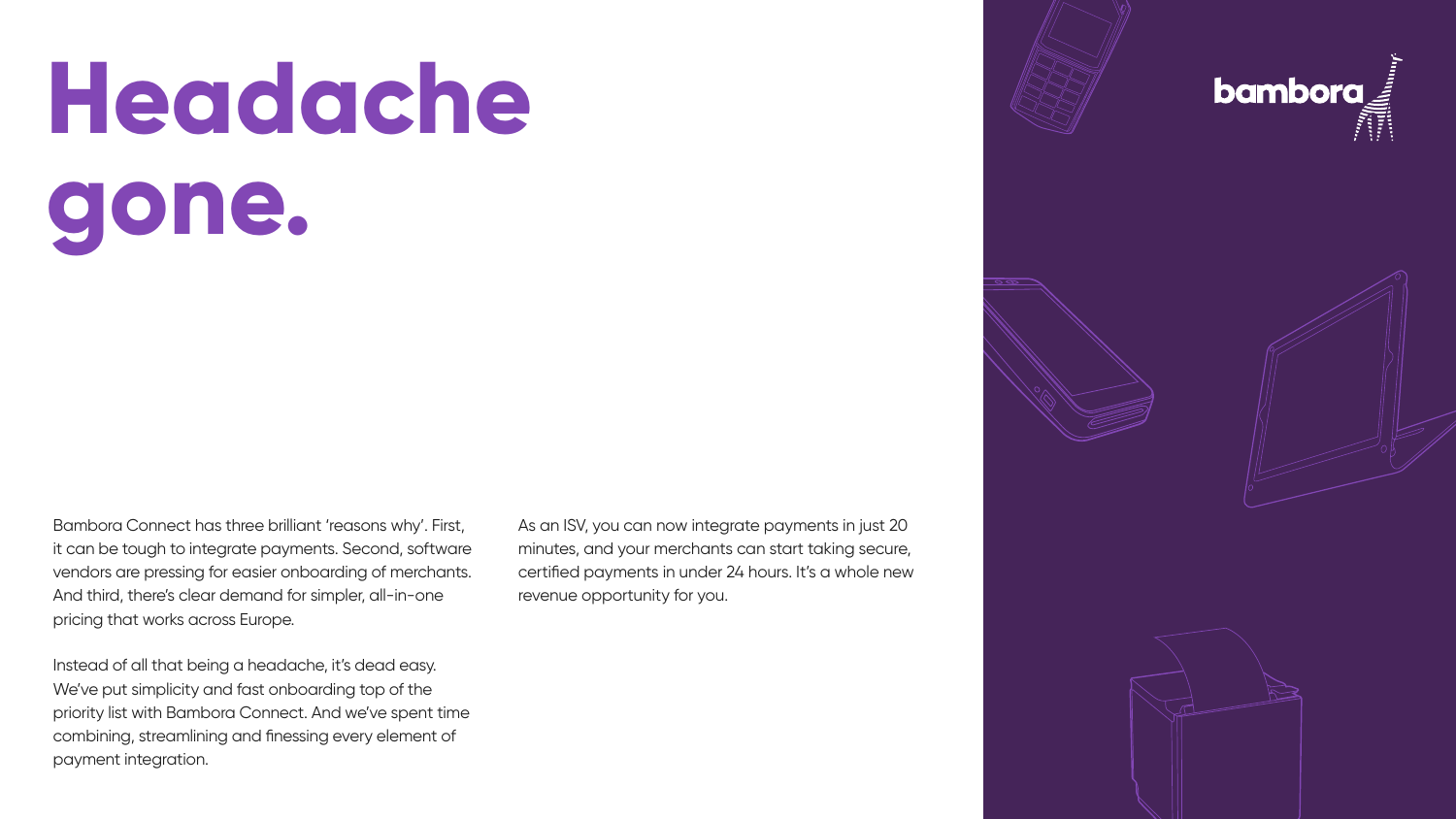# **How amazing looks.**

**Cross-border payment platform** One fully certified platform for Europe, big data and merchant analytics. Plus leading technology add-ons, all in one place.

#### **Easy SDK and APIs**

### ISVs get easy integration with Bambora Connect, while merchants can be onboarded in under 24 hours to the

Bambora platform.

#### **Terminals and POS**

## The latest secure payment terminals and hardware from Bambora, easily integrated with cash registers, whether you operate on iOS, Android, Windows or

As a leading acquirer, we help merchants to increase conversion rates, lower costs and prevent fraud. And we're among the fastest to provide payouts on the market with next business day settlement.

custom web platforms.

#### **Payment gateway**

Our strong partnership with Payworks makes EMV card acceptance at the Point of Sale quick, easy and cost-efficient.

## **bamborg**

#### **Bambora Acquiring**

Welcome to the delightfully simple, all-in-one payment solution that contains every building block you need: fully certified, fully integrated, and ready to transform the payment experience for your merchants.

#### **Merchant support**

Now there's a single solution merchants can trust with consolidated hardware and software to improve the customer experience, plus financial reporting to run their business smarter.

### **Digital portal**

Full control of the payment flow, easily accessible to merchants. One place, one simple interface.



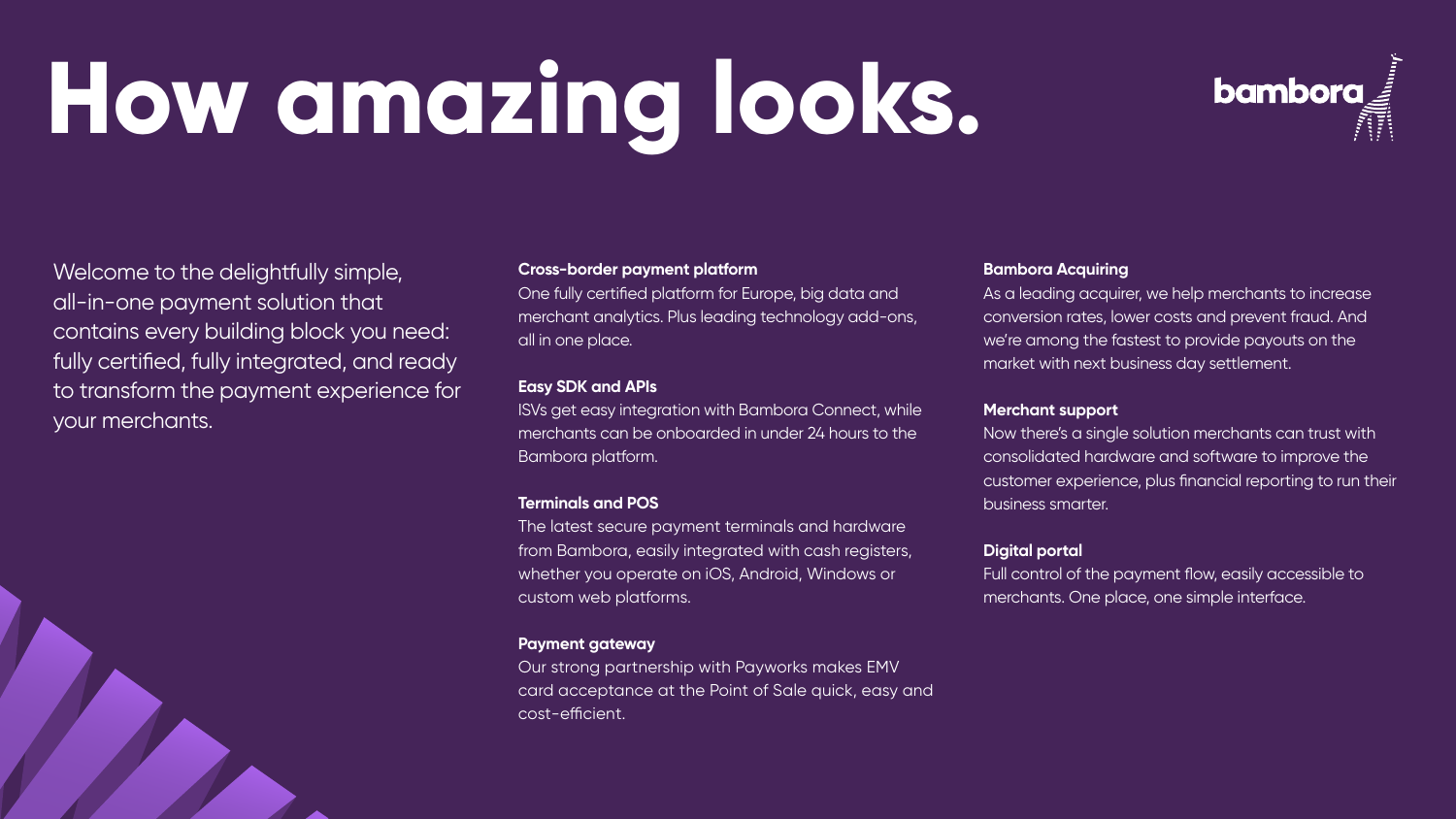#### **Quick onboarding**

Fast onboarding is a core Bambora Connect benefit. Merchants can start accepting payments within 24 hours of signing a contract, and for those merchants already using Bambora acquiring, Bambora Connect is certified for immediate use.

### **All-in-one solution**

wherever your merchants want to trade – by Visa, MasterCard and optionally American Express. It's pain-free payments, guaranteed.

We're your most fully integrated solution: with everything from a range of payment terminals to acquiring and a payment gateway. You can unleash something amazing without starting from scratch, and increase your revenues by making life easier for merchants.

### **Cross-border payment platform**

Now there's zero issue with payments across Europe. With the same process, payments are accepted

#### **Bambora on your side**

We're well known for our strength in providing an exceptional partner experience, a vibrant partner community, attractive commissions and skilled and friendly support. We closely align with our ISVs to provide great customer satisfaction and that's demonstrated by our high Net Promoter Score (NPS) ratings for customer experience. They're not just numbers to Bambora – we scour the results to continually improve our service, which directly benefit our ISVs.

# bambora

#### **A strong source of revenue**

Let's not forget profit, of course. Bambora Connect lets you earn additional revenue through your merchants' payment processing, so you earn a fixed monthly fee (based on the number of terminals installed) plus a percentage-based transaction fee. Since onboarding with Bambora Connect is so easy, it can quickly become a serious revenue stream.





# **It's perfect for you.**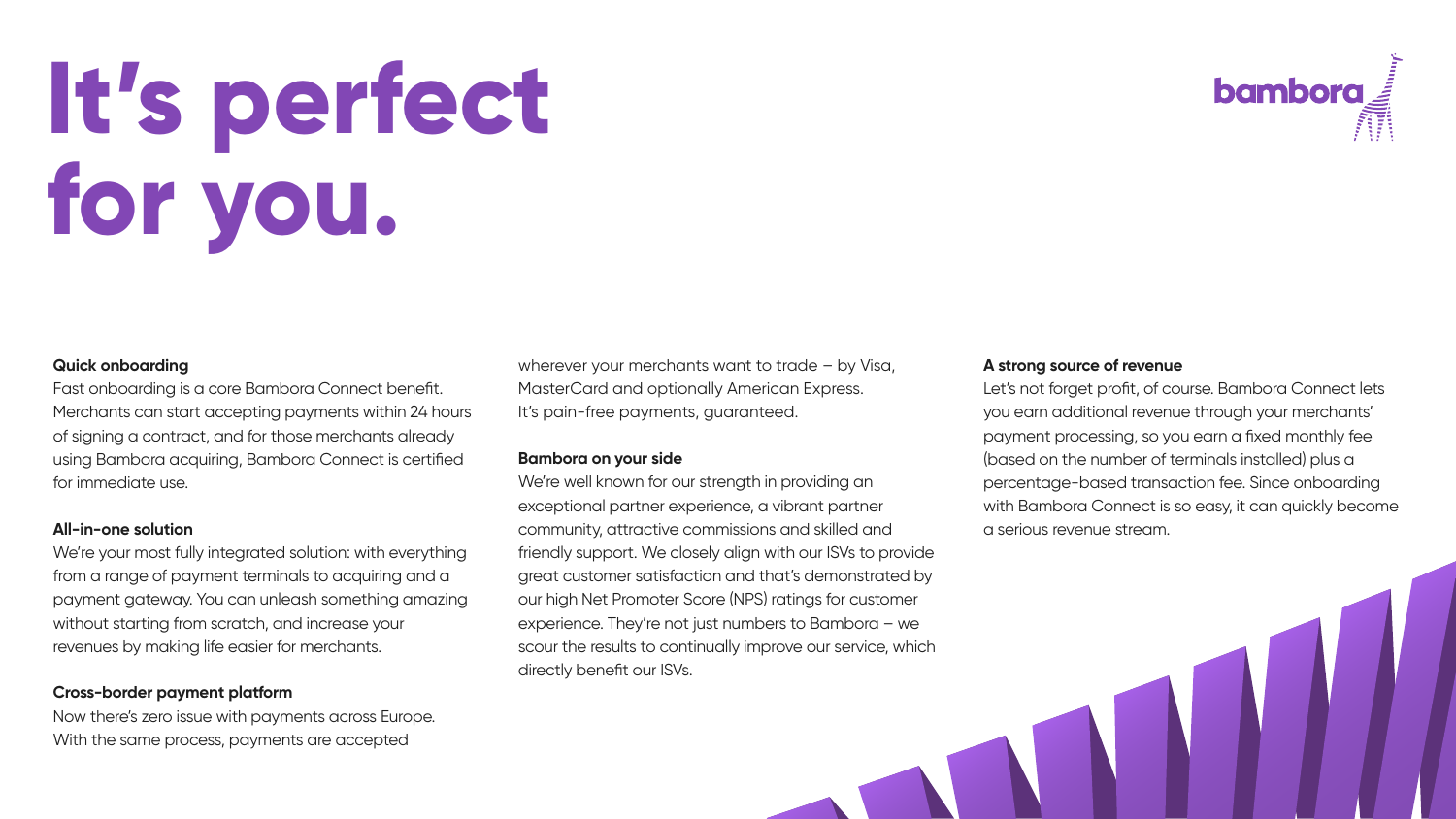# **It's great for your merchants.**

#### **Quick payouts**

Merchants have the security of receiving their money the following business day, with no credit risk or administration, no matter which bank they use.

### **Simple pricing plans**

Merchants can choose from price plans to suit their needs and turnover: a variable price plan, fixed monthly fee based on their transaction volume or a tailored plan. Pricing is completely transparent, with no hidden charges, chargebacks or monthly PCI fees.

#### **Easy to deploy**

From hardware through to pricing, reporting and payouts, everything is designed to make the merchant's life easier, and everything arrives in a fast, orderly and efficient way thanks to the power of the Bambora Connect platform.

#### **Single point of support**

ISVs can relax knowing that Bambora is behind the scenes and always available to support their queries. Our experienced team handles everything from getting started to payment and hardware enquiries.

### **Financial control**

All of the transactional and payout information merchants require is available through a single digital portal. Nothing to install. Nothing to worry about.







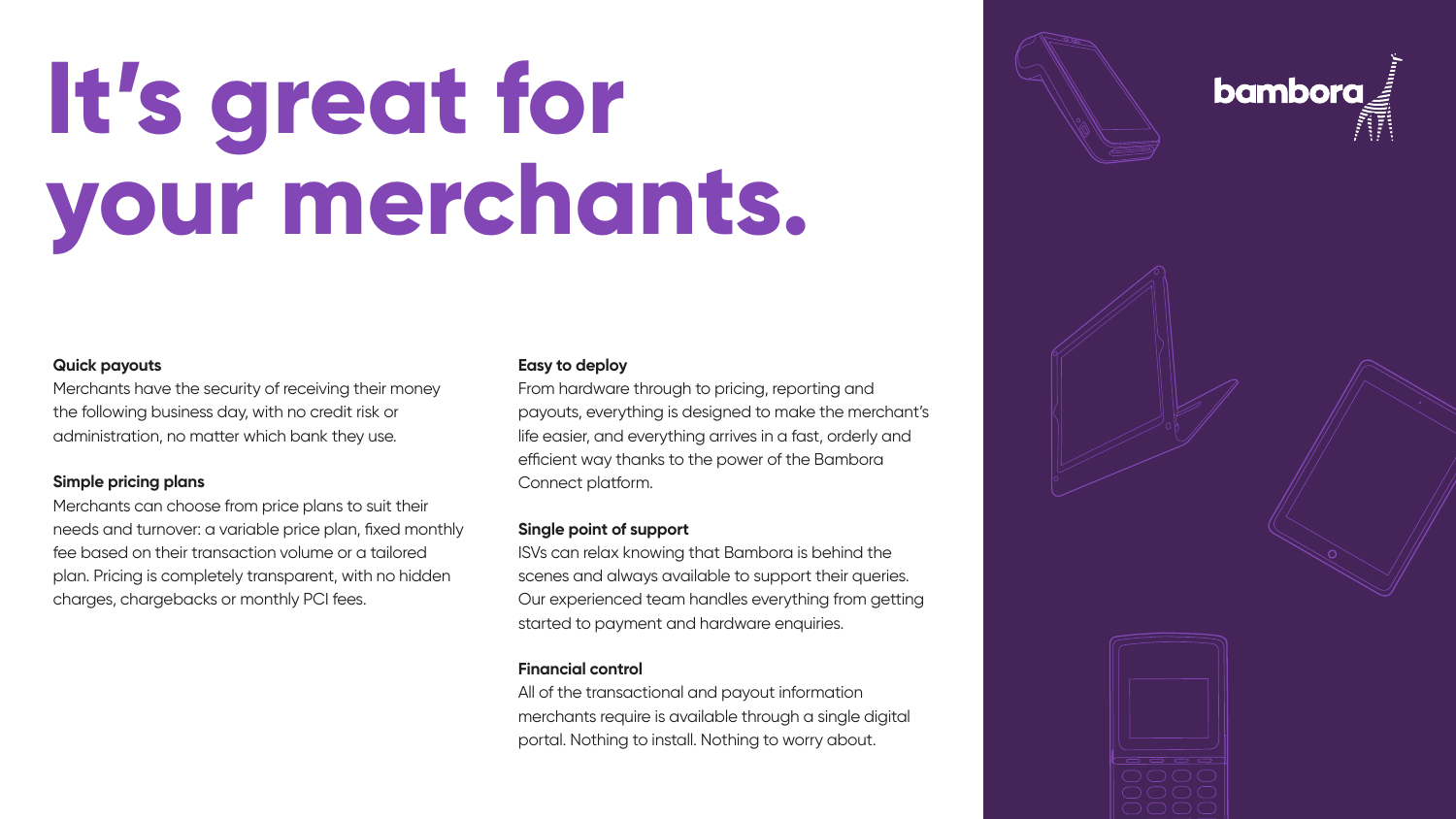# **Over to you.**  Give merchants **amazing.**

So what can Bambora Connect do for you? Firstly, add business. The integration of payments and POS creates loyal merchants, with repeat revenues that are a welcome addition to your core operations.

You can also offer flexibility. With Bambora Connect's different options of payment terminals, pricing plans and our cross-border platform, there's no merchant in the world that can't be converted to a better way of working.

## **bambora**





Then, there's scale. The more onboarded merchants you build over the months and years, the greater the impact on your own POS software and its standing in the marketplace. POS and payments together? It's a clear win-win.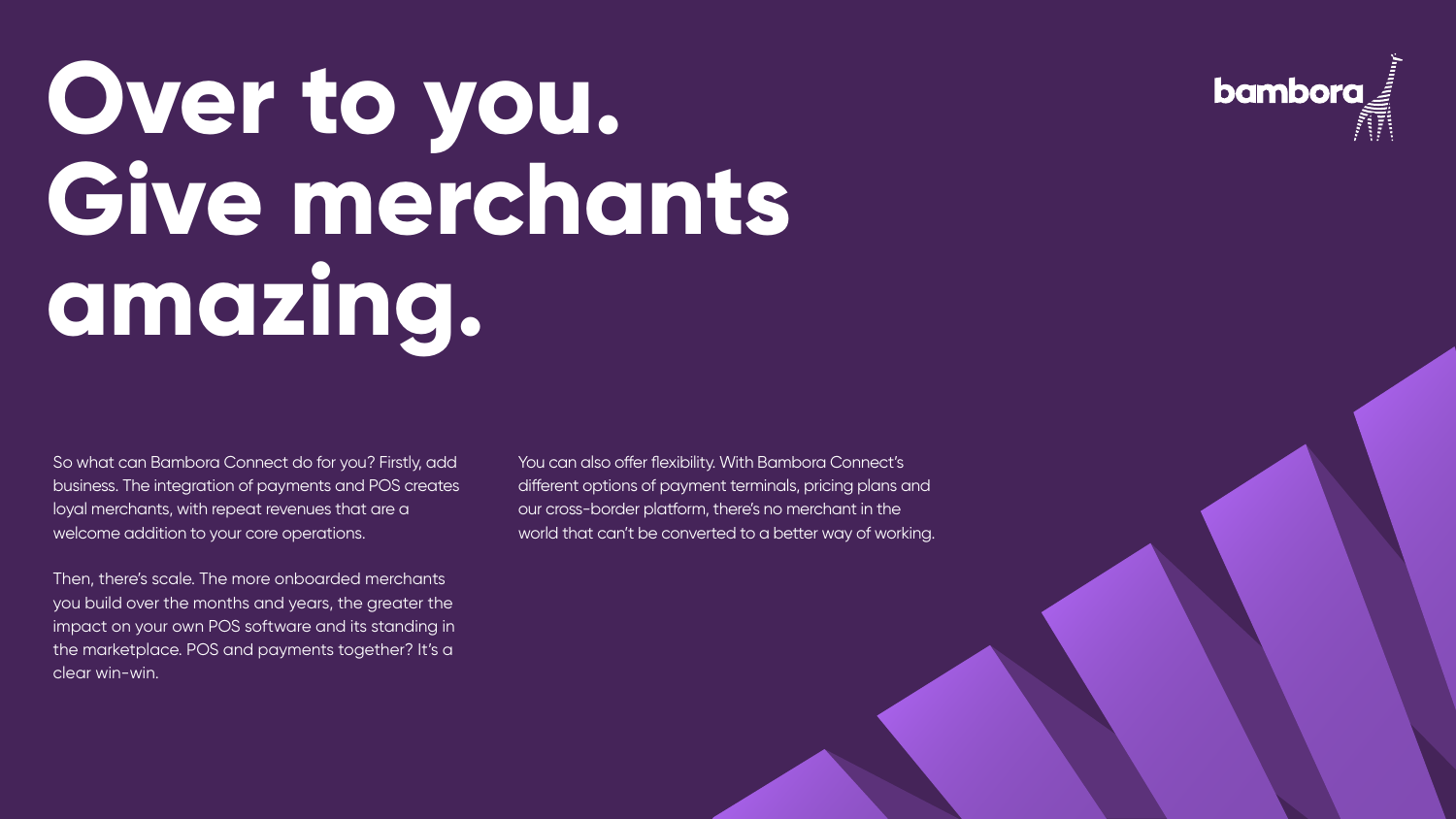# **Getting started with Bambora Connect**



### How it works for ISVs

### **1. Integrate our payment API**

We provide a powerful API which enables you to accept payments, verify and onboard merchants. Payment card acceptance for Windows, iOS and Android apps, and web applications is fully supported by Payworks, our payment technology partner.

### **2. Onboard merchants**

Once our API is installed, you can seamlessly and digitally onboard your customers, quickly integrate payment terminals, sign contracts and allow merchants to start accepting payments within 24 hours.

### **3. Receive your revenue share**

Receive recurring revenue for every contracted, active customer using Bambora Connect, and enjoy partner rewards for attracting more business.

# **bambora**

### How it works for merchants

### **1. Digital sign up and delivery**

Signing up is quick and entirely digital. Payment terminals are shipped and usually received in 24 hours. Preconfigured settings allow merchants to start being paid directly.

### **2. Transform the payment infrastructure**

Using Bambora Connect, merchants will break free of legacy infrastructures, create integrated customer experiences and do it all at lower cost and with greater agility.

### **3. Grow the business with full support**

There's no limit to the efficiency merchants will see with Bambora Connect. Our solution scales affordably and quickly, whether the business expands regionally, nationally or into new sales channels.